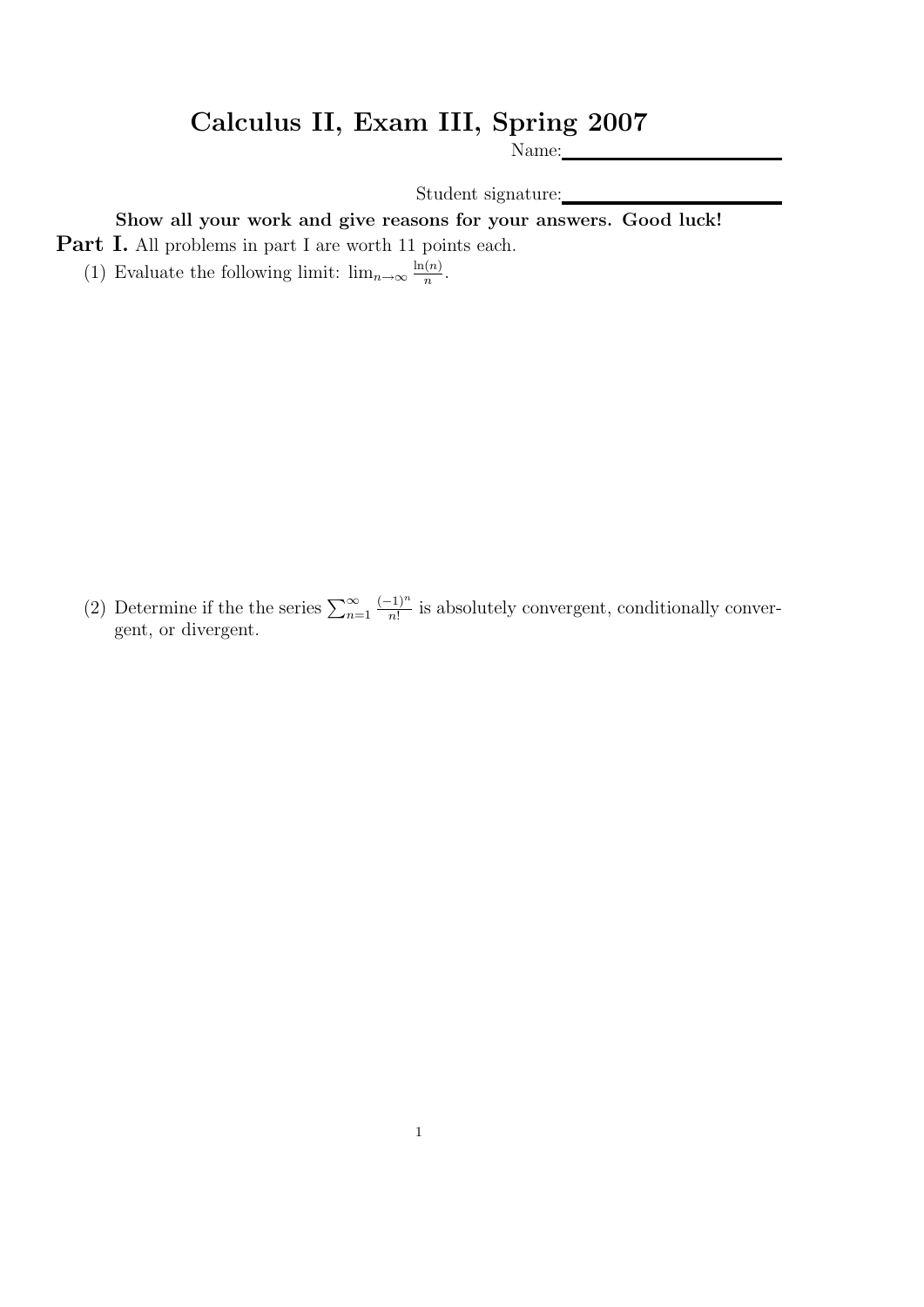(3) If the series  $\sum_{n=1}^{\infty}$  $(-1)^n$  $\frac{(-1)^n}{n!}$  is convergent, estimate its sum with an error less than  $10^{-3}$ . [You do not need to compute and add the terms in the finite sum.]

(4) Determine the interval and radius of convergence of the sum  $\sum_{n=1}^{\infty}$  $(-1)^n x^n$  $rac{-1)^n x^n}{3^n n^2}$ .

(5) Find the interval and radius of convergence of the series  $\sum \frac{(2x+1)^n}{(2n)!}$ .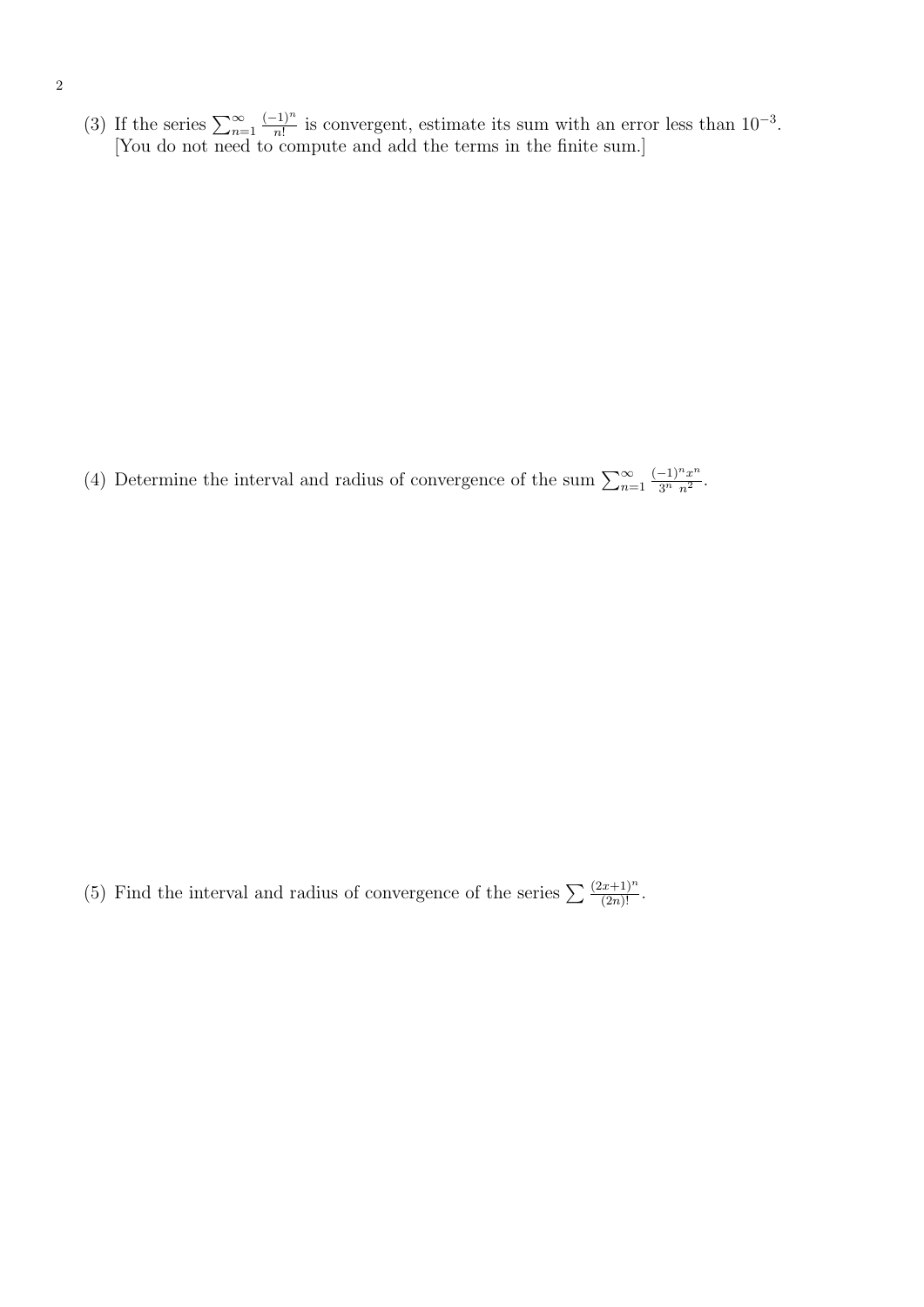(6) Express the function  $f(x) = \frac{3}{2+x}$  as a power series. You must state the interval of convergence for the series.

Part II. All problems in part II are worth 17 points.

(7) Express the function  $f(x) = \frac{1}{(2+x)^2}$  as a power series. You must state the interval of convergence of the series.